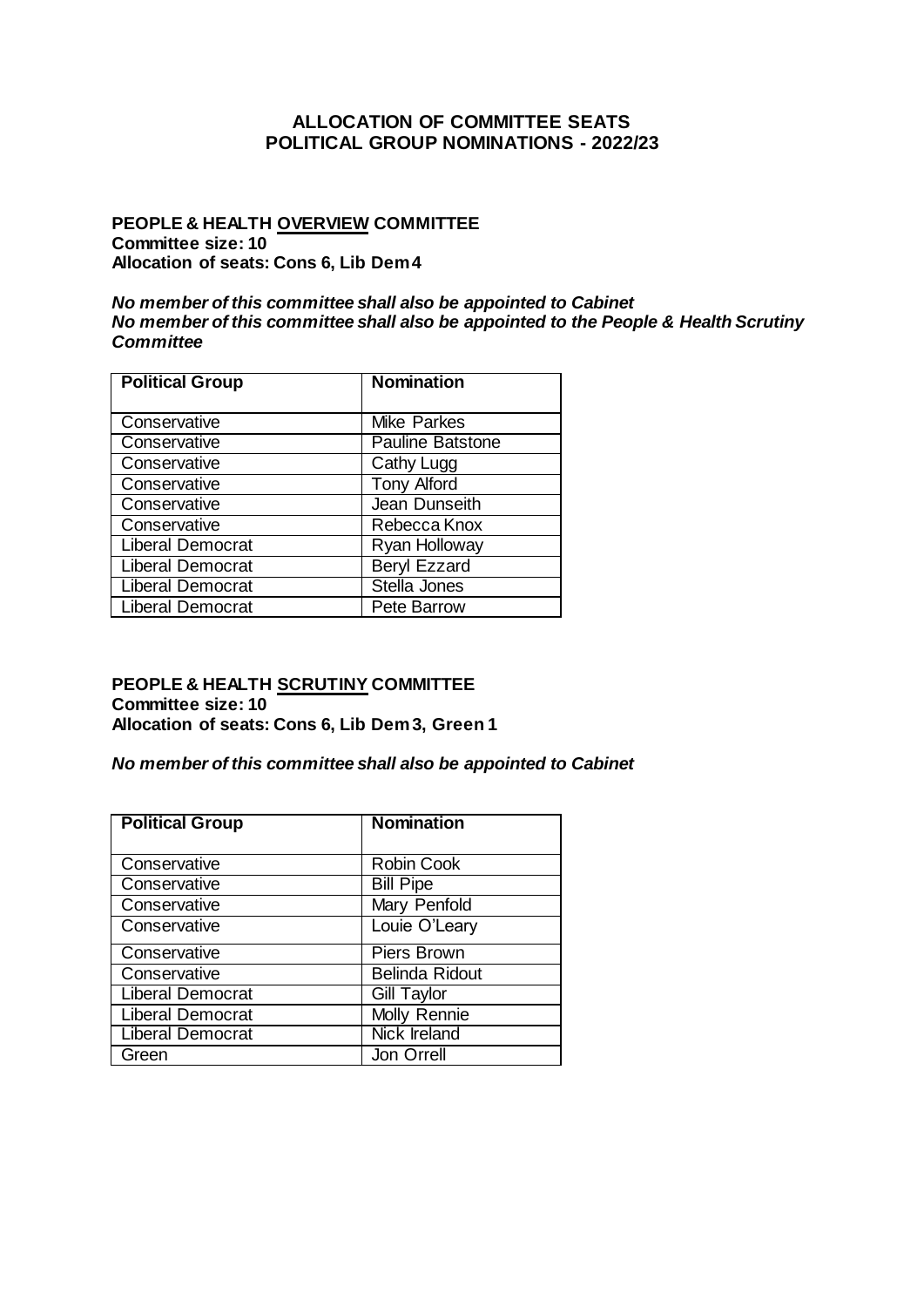## **PLACE & RESOURCES OVERVIEW COMMITTEE Committee size: 10 Allocation of seats: Cons 6, Lib Dem 4**

### *No member of this committee shall also be appointed to Cabinet No member of this committee shall also be appointed to the Place & Resources Scrutiny Committee*

| <b>Political Group</b>  | <b>Nomination</b>   |
|-------------------------|---------------------|
| Conservative            | Carole Jones        |
| Conservative            | Val Pothecary       |
| Conservative            | <b>Toni Coombs</b>  |
| Conservative            | Sherry Jespersen    |
| Conservative            | <b>Tony Alford</b>  |
| Conservative            | Les Fry (ALL)       |
| <b>Liberal Democrat</b> | Maria Roe           |
| <b>Liberal Democrat</b> | <b>Roland Tarr</b>  |
| <b>Liberal Democrat</b> | Ryan Hope           |
| <b>Liberal Democrat</b> | <b>Andrew Starr</b> |

### **PLACE & RESOURCES SCRUTINY COMMITTEE Committee size: 10 Allocation of seats: Cons 6, Lib Dem 4**

## *No member of this committee shall also be appointed to Cabinet*

| <b>Political Group</b>  | <b>Nomination</b>     |
|-------------------------|-----------------------|
|                         |                       |
| Conservative            | <b>Rod Adkins</b>     |
| Conservative            | Piers Brown           |
| Conservative            | <b>Bill Trite</b>     |
| Conservative            | <b>David Shortell</b> |
| Conservative            | Mark Roberts          |
| Conservative            | <b>Barry Goringe</b>  |
| Liberal Democrat        | <b>Shane Bartlett</b> |
| <b>Liberal Democrat</b> | Jon Andrews           |
| <b>Liberal Democrat</b> | David Tooke           |
| <b>Liberal Democrat</b> | Andy Canning          |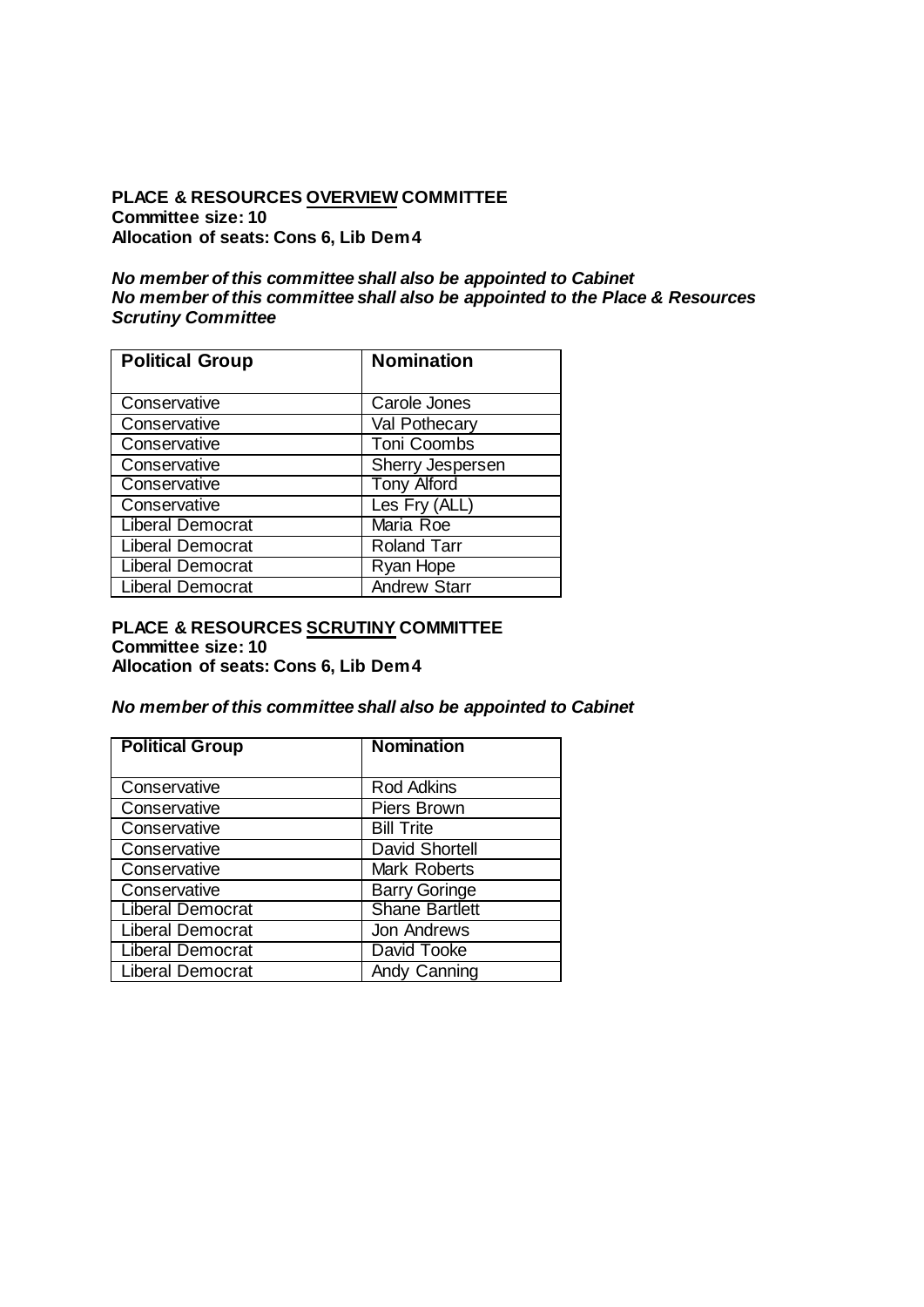## **AUDIT AND GOVERNANCE COMMITTEE Committee size: 10 Allocation of seats: Cons 6; Lib Dem 3; Green 1**

## *No member of this committee shall also be appointed to Cabinet*

| <b>Political Group</b>  | <b>Nomination</b>    |
|-------------------------|----------------------|
| Conservative            | Simon Christopher    |
| Conservative            | <b>Bill Pipe</b>     |
| Conservative            | <b>Barry Goringe</b> |
| Conservative            | <b>Bill Trite</b>    |
| Conservative            | <b>Rod Adkins</b>    |
| Conservative            | Susan Cocking (ALL)  |
| <b>Liberal Democrat</b> | <b>Matt Hall</b>     |
| <b>Liberal Democrat</b> | <b>Richard Biggs</b> |
| <b>Liberal Democrat</b> | Robin Legg           |
| Green                   | Belinda Bawden       |

## **APPEALS COMMITTEE Committee size: 15 Allocation of seats: Cons 7; Lib Dem 5; Green 1, ALL 1, Lab 1**

| <b>Political Group</b>  | <b>Nomination</b>  |
|-------------------------|--------------------|
|                         |                    |
| Conservative            | <b>Bill Pipe</b>   |
| Conservative            | <b>Rod Adkins</b>  |
| Conservative            | Paul Harrison      |
| Conservative            | Emma Parker        |
| Conservative            | Julie Robinson     |
| Conservative            | Louie O'Leary      |
| Conservative            | Mike Barron        |
| <b>Liberal Democrat</b> | Howard Legg        |
| <b>Liberal Democrat</b> | Molly Rennie       |
| <b>Liberal Democrat</b> | Dave Bolwell       |
| <b>Liberal Democrat</b> | David Morgan       |
| <b>Liberal Democrat</b> | <b>Tim Cook</b>    |
| Green                   | Belinda Bawden     |
| AI I                    | John Worth         |
| Lab                     | <b>Paul Kimber</b> |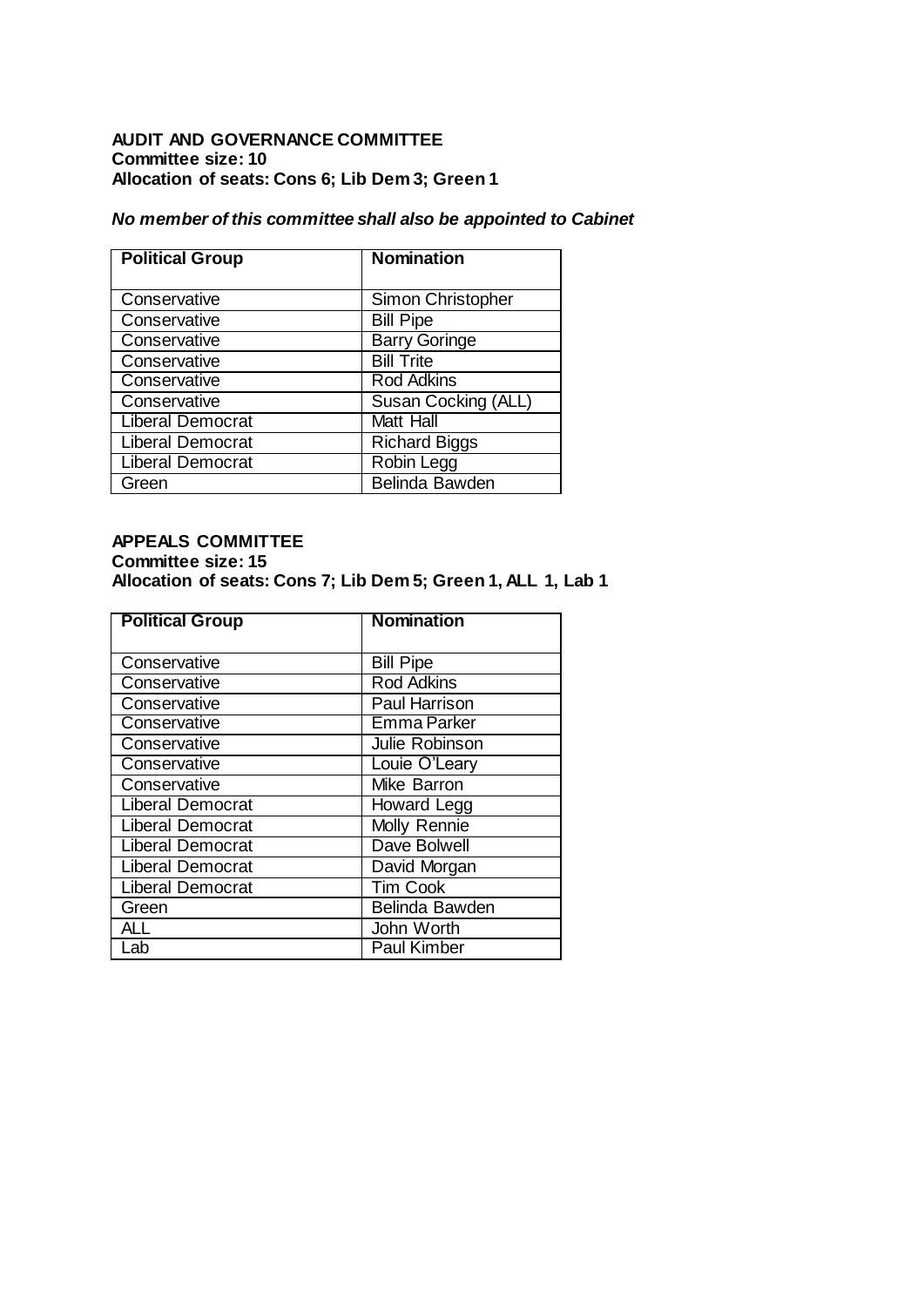## **HARBOURS COMMITTEE Committee size: 6 Councillors, 4 Lay members Allocation of seats: Cons 3; Lib Dem 2; ALL 1**

| <b>Political Group</b>  | <b>Nomination</b>   |
|-------------------------|---------------------|
| Conservative            | Mark Roberts        |
| Conservative            | Louie O'Leary       |
| Conservative            | <b>Mary Penfold</b> |
| <b>Liberal Democrat</b> | Sarah Williams      |
| <b>Liberal Democrat</b> | David Gray          |
|                         | Rob Hughes          |

## **LICENSING COMMITTEE**

## **Committee size: 15 Allocation of seats: Cons 7; Lib Dem 5; Green 1, ALL 1, Independent 1**

| <b>Political Group</b>  | <b>Nomination</b>     |
|-------------------------|-----------------------|
| Conservative            | <b>Emma Parker</b>    |
| Conservative            | Cathy Lugg            |
| Conservative            | Paul Harrison         |
| Conservative            | <b>Barry Goringe</b>  |
| Conservative            | <b>Julie Robinson</b> |
| Conservative            | Mike Dyer             |
| Conservative            | Susan Cocking (ALL)   |
| <b>Liberal Democrat</b> | <b>Jon Andrews</b>    |
| <b>Liberal Democrat</b> | Derek Beer            |
| <b>Liberal Democrat</b> | David Taylor          |
| <b>Liberal Democrat</b> | David Morgan          |
| <b>Liberal Democrat</b> | Sarah Williams        |
| Green                   | <b>Brian Heatley</b>  |
| AII                     | Les Fry               |
| Independent             | <b>Kate Wheller</b>   |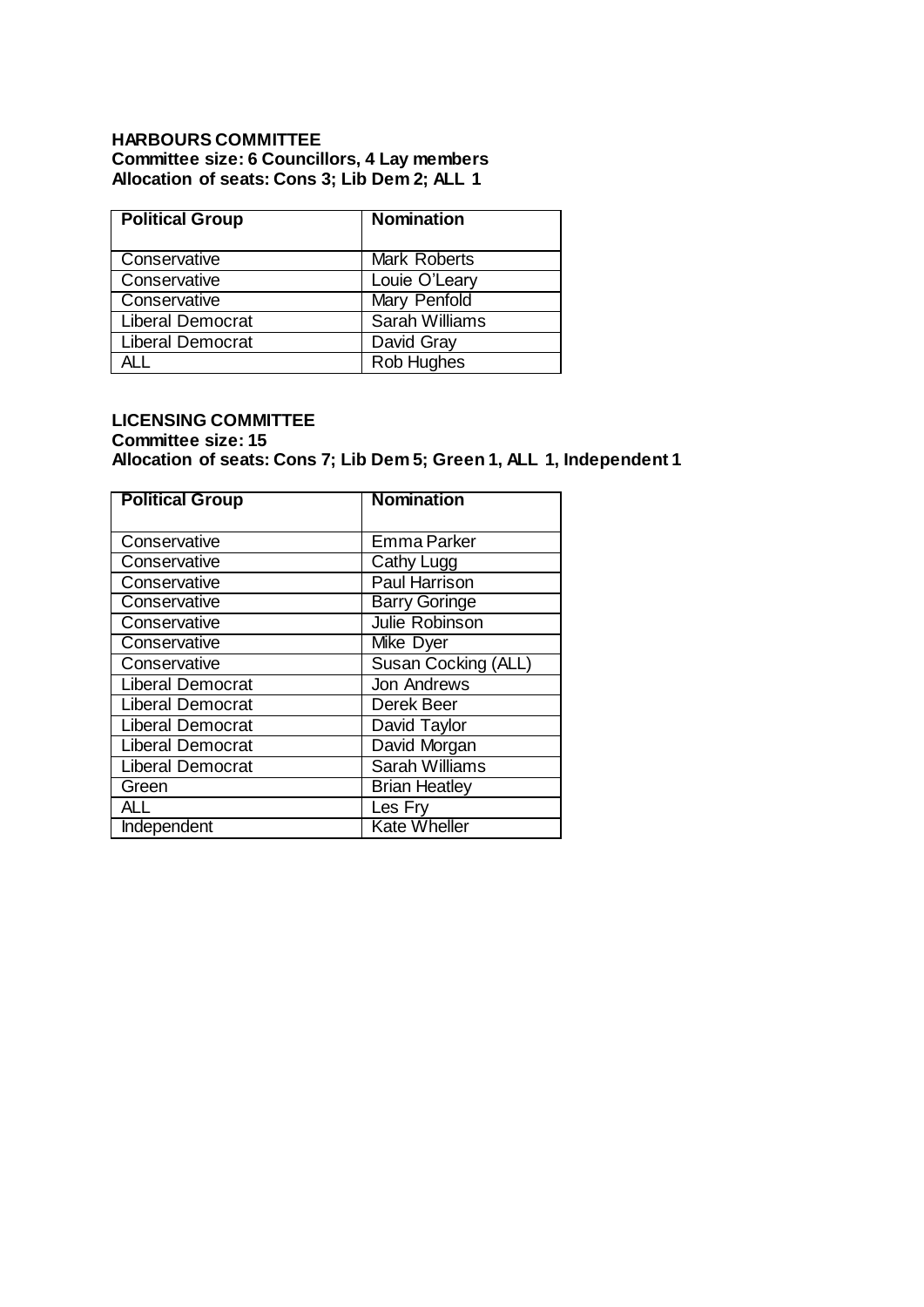## **STRATEGIC AND TECHNICAL PLANNING COMMITTEE Committee size: 12 Allocation of seats: Cons 6; Lib Dem 4; Green 1, ALL 1,**

## *This committee will be made up of 4 members from each of the 3 Planning Area Committees (unless political balance requirements necessitate otherwise)*

| <b>Political Group</b>  | <b>Nomination</b>     |
|-------------------------|-----------------------|
| Conservative            | <b>Robin Cook</b>     |
| Conservative            | Sherry Jespersen      |
| Conservative            | Mike Dyer             |
| Conservative            | <b>Belinda Ridout</b> |
| Conservative            | Jean Dunseith         |
| Conservative            | Mary Penfold          |
| <b>Liberal Democrat</b> | <b>Shane Bartlett</b> |
| <b>Liberal Democrat</b> | David Tooke           |
| <b>Liberal Democrat</b> | Alex Brenton          |
| <b>Liberal Democrat</b> | Dave Bolwell          |
| Green                   | <b>Kelvin Clayton</b> |
|                         | John Worth            |

#### **NORTHERN AREA PLANNING COMMITTEE Committee size: 12 Allocation of seats: Cons 6; Lib Dem 4; Green 1, ALL 1**

| <b>Political Group</b>  | <b>Nomination</b>     |
|-------------------------|-----------------------|
| Conservative            | Sherry Jespersen      |
| Conservative            | <b>Mary Penfold</b>   |
| Conservative            | <b>Belinda Ridout</b> |
| Conservative            | Carole Jones          |
| Conservative            | Val Pothecary         |
| Conservative            | <b>Emma Parker</b>    |
| <b>Liberal Democrat</b> | Stella Jones          |
| Liberal Democrat        | Matt Hall             |
| <b>Liberal Democrat</b> | <b>Tim Cook</b>       |
| <b>Liberal Democrat</b> | Jon Andrews           |
| Green                   | <b>Brian Heatley</b>  |
|                         | Les Fry               |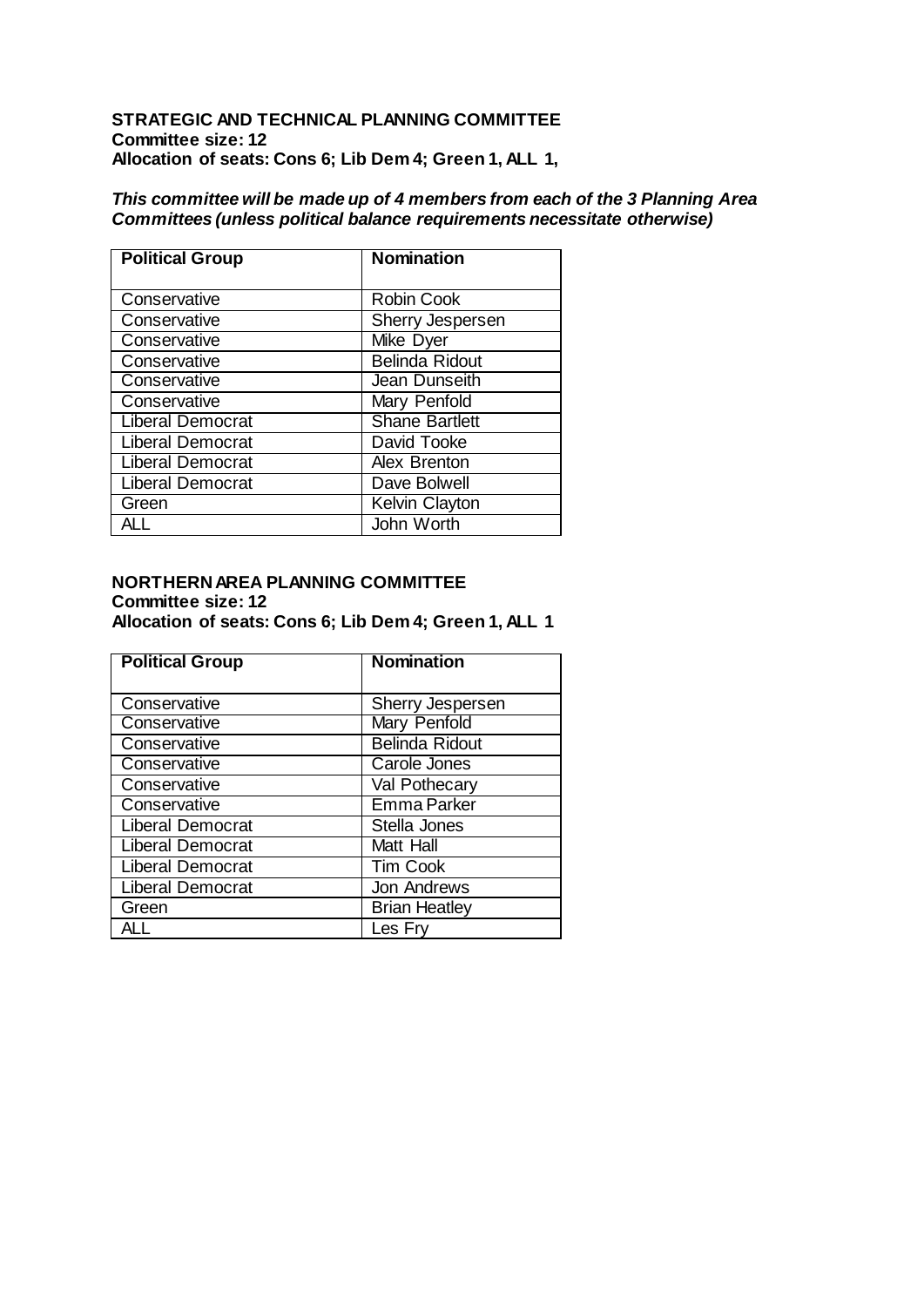## **EASTERN AREA PLANNING COMMITTEE Committee size: 12 Allocation of seats: Cons 6; Lib Dem 4; Green 1, ALL 1**

| <b>Political Group</b>  | <b>Nomination</b>     |
|-------------------------|-----------------------|
|                         |                       |
| Conservative            | <b>Toni Coombs</b>    |
| Conservative            | Mike Dyer             |
| Conservative            | <b>Barry Goringe</b>  |
| Conservative            | <b>Bill Trite</b>     |
| Conservative            | Julie Robinson        |
| Conservative            | <b>Robin Cook</b>     |
| <b>Liberal Democrat</b> | <b>Shane Bartlett</b> |
| <b>Liberal Democrat</b> | Alex Brenton          |
| <b>Liberal Democrat</b> | David Tooke           |
| <b>Liberal Democrat</b> | David Morgan          |
| Green                   | Mike Barron (Cons)    |
|                         | John Worth            |

# **WESTERN & SOUTHERN AREA PLANNING COMMITTEE Committee size: 12**

**Allocation of seats: Cons 6; Lib Dem 4; Green 1, ALL 1**

| <b>Political Group</b>  | <b>Nomination</b>     |
|-------------------------|-----------------------|
| Conservative            | <b>David Shortell</b> |
| Conservative            | Jean Dunseith         |
| Conservative            | Louie O'Leary         |
| Conservative            | John Worth (ALL)      |
| Conservative            | <b>Bill Pipe</b>      |
| Conservative            | Kate Wheller (Ind)    |
| Liberal Democrat        | Nick Ireland          |
| <b>Liberal Democrat</b> | Dave Bolwell          |
| Liberal Democrat        | <b>Sarah Williams</b> |
| <b>Liberal Democrat</b> | Paul Kimber (Lab)     |
| Green                   | <b>Kelvin Clayton</b> |
|                         | <b>Susan Cocking</b>  |

## **PENSION FUND COMMITTEE Committee size: 5 Allocation of seats: Cons 3; Lib Dem 2**

## *Not more than 2 members being also appointed to the Cabinet*

| <b>Political Group</b>  | <b>Nomination</b> |
|-------------------------|-------------------|
| Conservative            | Mark Roberts      |
| Conservative            | Peter Wharf       |
| Conservative            | Simon Christopher |
| <b>Liberal Democrat</b> | Andy Canning      |
| <b>Liberal Democrat</b> | Howard Legg       |